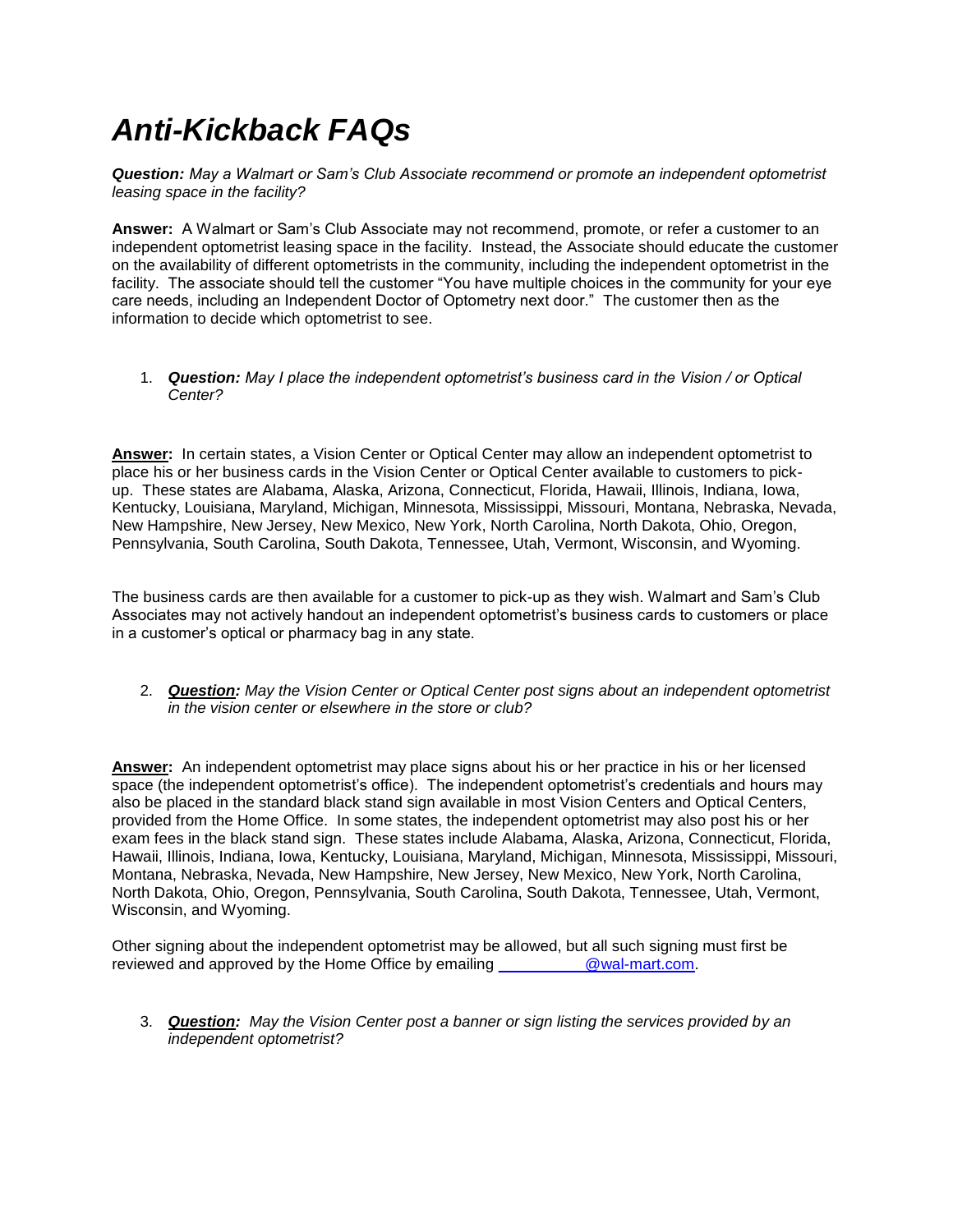**Answer:** An independent optometrist may place signs about his or her practice in his or her licensed space (the independent optometrist's office). This includes signs listing the services he or she provides.

In many states, the independent optometrist's may also be list the services he or she provides in the standard black stand sign available in most Vision Centers and Optical Centers, provided from the Home Office. These states include Alabama, Alaska, Arizona, Connecticut, Florida, Hawaii, Illinois, Indiana, Iowa, Kentucky, Louisiana, Maryland, Michigan, Minnesota, Mississippi, Missouri, Montana, Nebraska, Nevada, New Hampshire, New Jersey, New Mexico, New York, North Carolina, North Dakota, Ohio, Oregon, Pennsylvania, South Carolina, South Dakota, Tennessee, Utah, Vermont, Wisconsin, and Wyoming.

Other signing about the independent optometrist may be allowed, but must first be reviewed and approved by the Home Office by emailing [\\_\\_\\_\\_\\_\\_\\_\\_\\_\\_@wal-mart.com.](mailto:__________@wal-mart.com) .

## 4. *Question: May the Vision Center or Optical Center post signs listing the insurance plans accepted by the independent optometrist?*

**Answer:** An independent optometrist may place signs about his or her practice in his or her licensed space (the independent optometrist's office). This includes signs listing the insurance plans he or she accepts.

In many states, the independent optometrist's may also be post the insurance plan he or she accepts. This should be posted near or next to the standard black stand sign available in most vision centers from the Home Office. These states include Alabama, Alaska, Arizona, Connecticut, Florida, Hawaii, Illinois, Indiana, Iowa, Kentucky, Louisiana, Maryland, Michigan, Minnesota, Mississippi, Missouri, Montana, Nebraska, Nevada, New Hampshire, New Jersey, New Mexico, New York, North Carolina, North Dakota, Ohio, Oregon, Pennsylvania, South Carolina, South Dakota, Tennessee, Utah, Vermont, Wisconsin, and Wyoming.

5. *Question: May the Vision Center or Optical Center include information about an independent optometrist while conducting intercepts?* 

**Answer:** The Vision Center intercept program is a great tool to tell customers about the Walmart/Sam's Club Vision and Optical Centers. An intercept should focus only on promoting general eye health and the services offered by the Vision Center or Optical Center. The services of an independent optometrist should not be advertised or promoted during an intercept.

If during an intercept a customer asks for a recommendation or referral about what eye doctor to see, educate the customer on the options of optometrists in the community. Associates can tell the customer about the multiple choices of eye care provider in the community, including the Independent Optometrist next door. The customer then has information to decide what optometrist to see. If after receiving this information the customer asks how to contact the optometrist in the facility, the Associate may direct the customer to the optometrist office for more information.

6. *Question: Can a Vision Center or Optical Center Associate make appointments or take phone calls for the independent optometrist?*